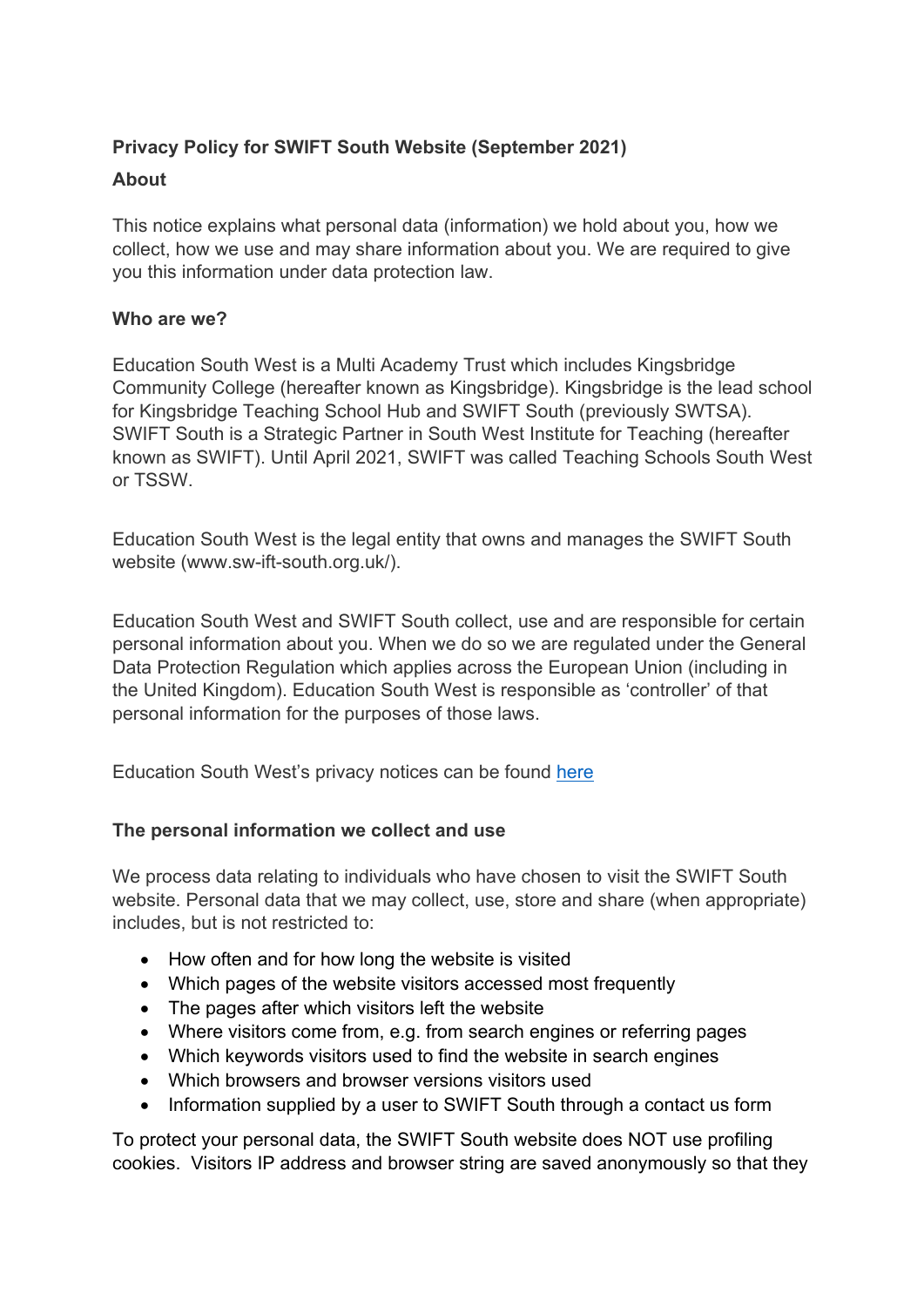cannot be traced back to the individual user. The SWIFT South website does use technical cookies, which are used to provide a smooth-running website. User consent is not required for technical cookies.

## **Why we use this data**

The purpose of processing this data is to allow SWIFT South to:

- Administer the website
- Analyse website visitor behaviour, e.g. total number of visits, which pages are visited most frequently, etc.
- Collect information through a contact us form on the website so we can respond to enquiries

## **How long your personal data will be kept**

We will hold your personal information securely and retain it until you notify us you wish us to remove it from our site.

### **Who we share your personal information with**

We share your personal information with SWIFT who may be required to respond to enquiries.

We will share personal information with law enforcement or other authorities if required by applicable law.

# **Your Rights**

Under the GDPR you have rights which you can exercise free of charge which allow you to:

- Know what we are doing with your information and why we are doing it
- Ask to see what information we hold about you (Subject Access Requests)
- Ask us to correct any mistakes in the information we hold about you
- Object to direct marketing
- Make a complaint to the Information Commissioners Office
- Withdraw consent (if applicable)

Depending on our reason for using your information you may also be entitled to:

- Ask us to delete information we hold about you
- Have your information transferred electronically to yourself or to another organisation
- Object to decisions being made that significantly affect you
- Object to how we are using your information
- Stop us using your information in certain ways

We will always seek to comply with your request however we may be required to hold or use your information to comply with legal duties. Please note: your request may delay or prevent us delivering a service to you.